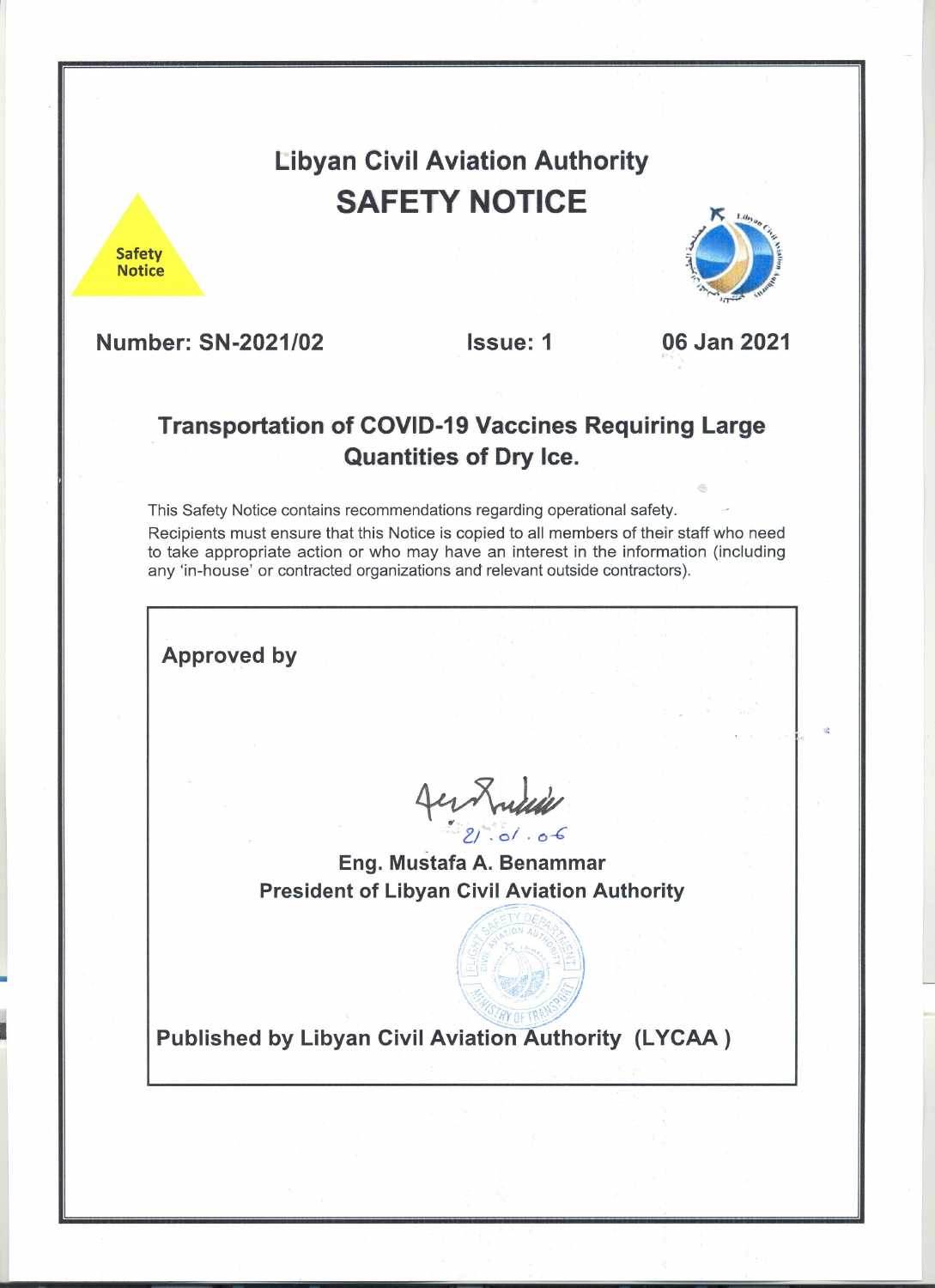# **1. Purpose:**

This SN provides information and recommendations to persons conducting operations under LYCARs on safety issues related to the transportation of COVID-19 vaccines by air, which may require larger than typical quantities of dry ice for preservation. Operators must comply with applicable Libyan regulations pertaining to the carriage of dangerous goods.

## **2. Background:**

Dry ice is the solid form of Carbon Dioxide (CO2), and is regularly and safely used to keep perishable goods cold, and therefore preserved, during transport. Certain COVID-19 vaccines require a temperature of -70°C (-94°F) for proper preservation. The primary means of maintaining temperature involves packing the vaccine container with dry ice. In order to transport COVID-19 vaccines, operators may plan to carry dry ice quantities larger than quantities they may carry during typical operations. This volume of dry ice may present risks that existing mitigations do not adequately address.

## **3. Discussion:**

Dry ice continually sublimates (transitions directly from a solid to a gas) at temperatures higher than -78°C (-108.4°F) under normal atmospheric pressure. At reduced pressures, the sublimation rate of dry ice will increase, all other factors being equal. A potential risk associated with the sublimation of dry ice is that gaseous CO2 will replace oxygen in aircraft compartments and interfere with the breathing abilities of the occupants. High levels of CO2 gas in compartments can lead to unrecognized degradation of cognitive functioning and present an asphyxiation hazard to persons in that space (e.g., ground crew who handle the loading and unloading of cargo containers). The risk of hazardous conditions increases proportionately with the amount of the dry ice carried, the sublimation rate of that dry ice, and any ventilation degradation of the aircraft. The LYCAA has provided additional information regarding dry ice in Appendix A of this SN.

### **4. Recommended Action:**

When preparing to transport large amounts of dry ice associated with the COVID-19 vaccine, operators should consider the information in this SN. Additionally, operators with an approved Safety Management System must conduct safety risk assessments in accordance with their approved Safety Management System. Operators without an accepted SMS should conduct a safety analysis and apply appropriate risk mitigations.

The LYCAA recommends that operators consider the following information regarding the transportation of dry ice:

- 4.1. Aircraft manufacturers provide information on maximum recommended dry ice quantities that the aircraft ventilation can accommodate, depending on the sublimation rate.
- 4.2. An accurate determination of the dry ice sublimation rate is necessary to determine the correct quantity of dry ice that may be safely transported aboard an aircraft.
- 4.3. As the dry ice sublimates, a loss of weight occurs, affecting the aircraft center of gravity.
- 4.4. Dispatch with fully operational Environmental Control Systems, including all air conditioning packs and auxiliary power unit (APU), to enable effective ventilation for ground operations and inflight contingencies.
- 4.5. CO2 sensors installed or carried in the aircraft or worn by the pilots and other crewmembers will assist the operator and crew in recognizing hazardous concentrations of CO2 and implementing effective risk controls.
- 4.6. Pilot training on specific conditions and procedures can improve pilot decision-making in the event of a CO2 detector alert or other system abnormalities.
- 4.7. Maximum ventilation, including during the ground de-icing and anti-icing process, will mitigate CO2 accumulation in the aircraft.

#### **5. Operational Considerations:**

5.1. Operators transporting dry ice must have an approval for the transport of dangerous goods in accordance with the requirements established in Part SPA.DG of the LYCAR Air Operations and ICAO Annex 6, Part I, operators shall have specific training and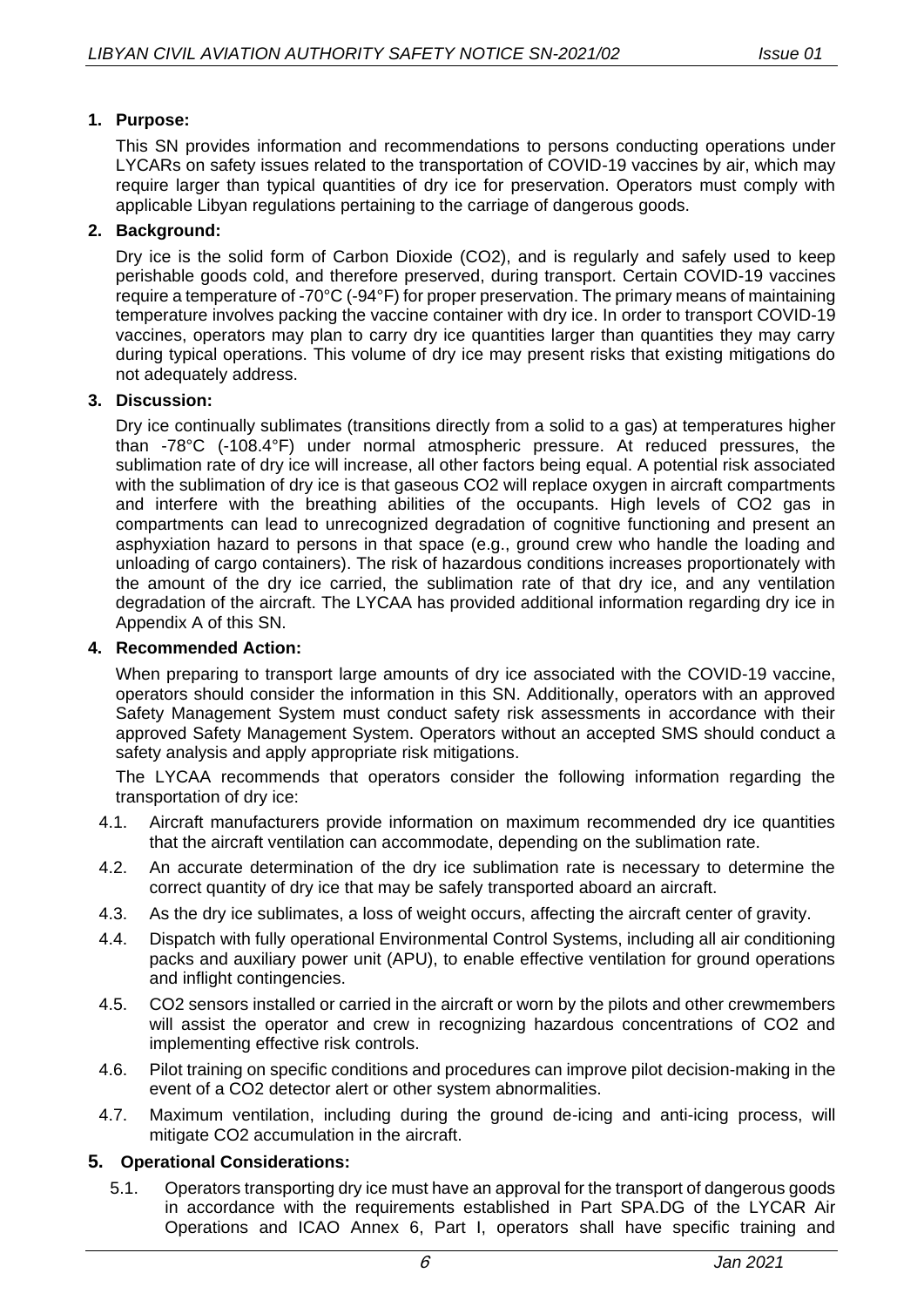procedures for the transport of dangerous goods. The training and procedures have to be approved by the LYCAA and should be in accordance with ICAO Annex 18 and ICAO Doc 9284, Technical Instructions for the Safe Transport of Dangerous Goods by Air. This should all be reflected in the Operator Operations Manual.

- 5.2. It is possible to obtain an approval for the transport of certain dangerous goods. Thus, an operator may hold an approval to transport only dry ice. The scope of the approval needs to be taken into consideration before accepting any shipment of the vaccine. Additionally, operators need to perform a risk assessment which includes the specificities of dangerous goods transport, as mandated by ORO.GEN.200 (a) (3) of LYCARs on air operations (as from November 2020, ICAO Annex 6, Chapter 15 also calls for such a risk assessment). Additional guidance contained in ICAO Doc 10102 may also be considered.
- 5.3. To ensure the transport is done safely, operators transporting quantities of dry ice in excess of that specified in the operations manual or other applicable documents (e.g. OEM/TCH Service Letter or equivalent) should consider additional mitigation actions. The training, procedures and risk assessment mentioned above must take into consideration the specific conditions of this transport. These must also include all the technical considerations mentioned before and apply to all the staff involved and all the stages of the operation, from the acceptance to the un loading. The operator may additionally consider the following:
- 5.3.1. Lower the temperature in the cargo compartment as much as possible to minimize the sublimation rate;
- 5.3.2. Evaluate the potential for cargo containing dry ice to be loaded as late as possible and unloaded as early as possible to minimize the potential exposure of ground staff to elevated levels of CO2in the cargo compartment.

## **6. Additional Information:**

Additional information on dry ice and associated, hazards and risk mitigation may be found in the following documents:

- 6.1. Advisory Circular FAA (AC) 91-76A, Hazard Associated with Sublimation of Solid Carbon Dioxide (Dry Ice) Aboard Aircraft [\(https://www.faa.gov/documentLibrary/media/Advisory\\_Circular/AC\\_91-76A.pdf](about:blank)
- 6.2. EASA (Transportation of Vaccines Using Dry Ice Guidelines in relation to the COVID-19 pandemic)

[https://www.easa.europa.eu/sites/default/files/dfu/easa\\_guidelines\\_-](about:blank) [\\_transportation\\_of\\_vaccines\\_issue\\_1\\_17.12.2020.pdf](about:blank)

6.3. IATA - Guidance for Vaccine and Pharmaceutical Logistics and Distribution; Edition 1, 16 November 2020

[https://www.iata.org/contentassets/028b3d4ec3924cb393155c84784161ac/guidance-for](about:blank)[vaccine-and-pharmaceutical-logistics-and-distribution---extract.pdf](about:blank)

# **7. Queries:**

Any queries as a result of this Safety Notice should be addressed to Head of Flight Operations Section at the following e-mail address: [ops@flightsafety.caa.gov](about:blank)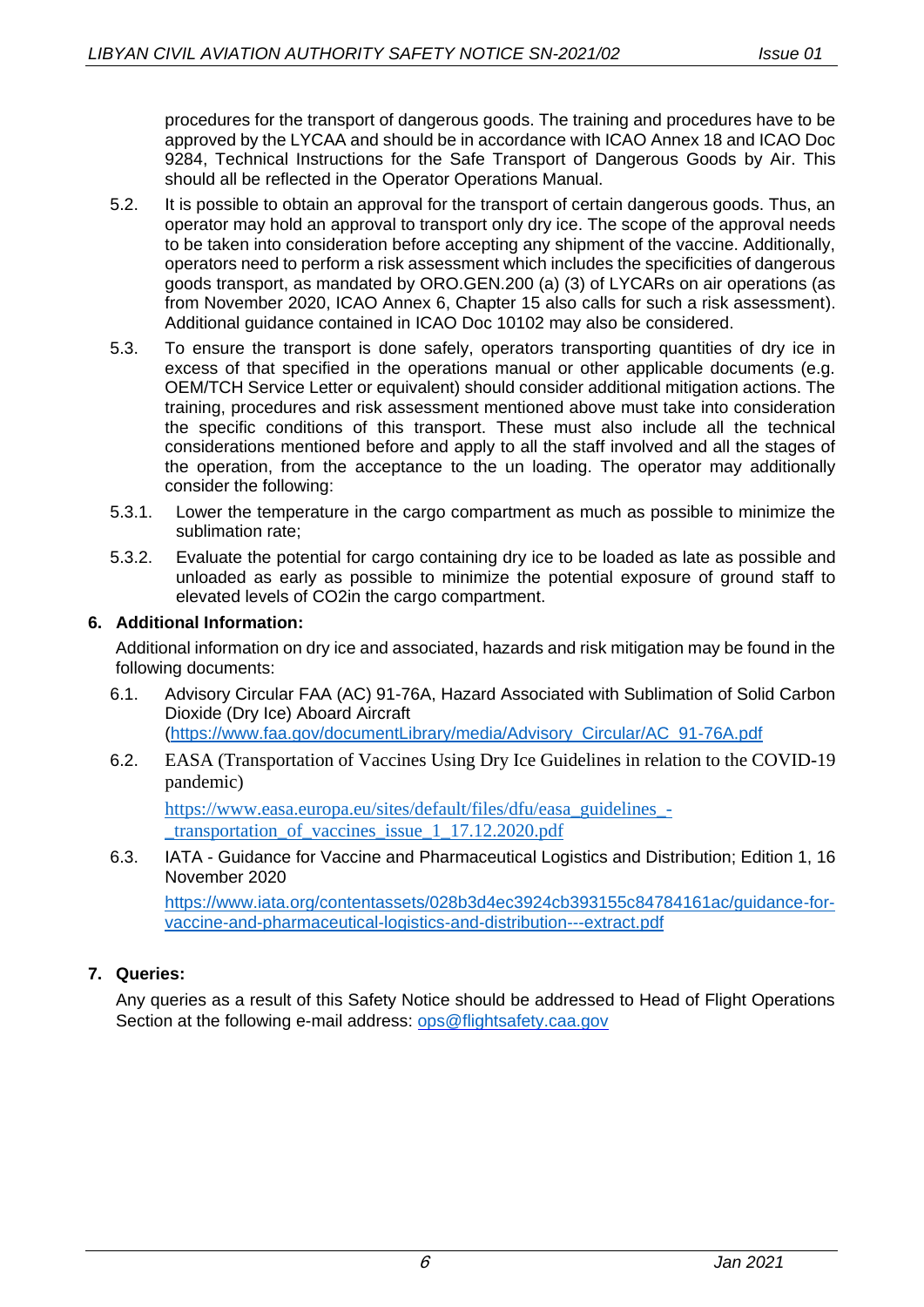# **Appendix A.**

# **1. Dry Ice and CO2 Fact Sheet for Aviation Professionals**

Dry ice is widely used in aviation to keep perishable goods cold as they traverse the supply chain. When properly vented and shipped in small quantities, dry ice poses little risk to aircraft occupants. However, when a large amount of dry ice is involved, sublimation can cause serious risks. The sublimation of dry ice occurs when it passes directly from a solid state to a gaseous state at temperatures higher than -78° C (-108.4°F), under normal atmospheric pressure.

### **2. What is dry ice and is it hazardous?**

- 2.1. Dry ice is:
	- 2.1.1. Solid (frozen) carbon dioxide (CO2) pressed into dry blocks or pellets.
	- 2.1.2. Used as a refrigerant to package items that must remain cold or frozen during transport, such as biological samples, vaccines, or foodstuffs.
- 2.2. When dry ice melts, it does not pool on the ground or form a puddle; it sublimates or changes directly from a solid to a gas.
- 2.3. Dry ice can be hazardous in poorly ventilated, enclosed spaces due to CO2 gas inhalation/overexposure; skin contact with dry ice can result in frostbite.

## **3. What is CO2 gas and is it hazardous?**

- 3.1. CO2 gas is:
	- 3.1.1. A naturally occurring component (0.04%) of the atmosphere.
	- 3.1.2. A physiological respiratory gas.
	- 3.1.3. Colorless, odorless, and nonflammable.
- 3.1.4. 1.5 times heavier than air and tends to accumulate near the ground.
- 3.2. Increased levels of CO2 cause drowsiness; higher concentrations increase the rate and depth of breathing and increase heart rate.
- 3.3. CO2 gas in higher concentrations is both an asphyxiant and a toxicant. It causes suffocation by displacing and diluting the amount of oxygen (O2) in the air, leading to hypoxia (lack of oxygen) and is toxic to brain functioning.

# **4. Is there a difference between CO2 gas overexposure and hypoxia?**

Symptoms of CO2 overexposure are different from hypoxia symptoms. Pilots and flight crew should not rely on typical hypoxia symptoms (e.g. breathlessness, excessive yawning, euphoria, tiredness, and fatigue) to detect CO2 overexposure. Standard hypoxia awareness training IS NOT training for overexposure to CO2 gas.

#### **5. What are symptoms of CO2 overexposure and health affects?**

- 5.1. 0.04% CO2 (400 ppm): typical outside air CO2 levels; no physiological symptoms.
- 5.2. 0.5% CO2 (5,000 ppm): regulatory limit for transport category aircraft occupational exposure limit; subtle to no physiological symptoms.
- 5.3. 1% CO2 (10,000 ppm): drowsiness.
- 5.4. 2% CO2 (20,000 ppm): headache and difficulty breathing during exertion.
- 5.5. 3% CO2 (30,000 ppm): mild sleepiness, reduced hearing, sweating, increased heart rate, difficulty breathing at rest.
- 5.6. 5% CO2 (50,000 ppm): lethargy, dizziness, confusion, rapid breathing/shortness of breath (noticeable inability to breathe fast and deep enough).
- 5.7. 8% CO2 (80,000 ppm): dimmed vision, muscle tremor/twitching, and unconsciousness.
- 5.8. >10% CO2 (100,000 ppm): immediate unconsciousness, seizures, and death.